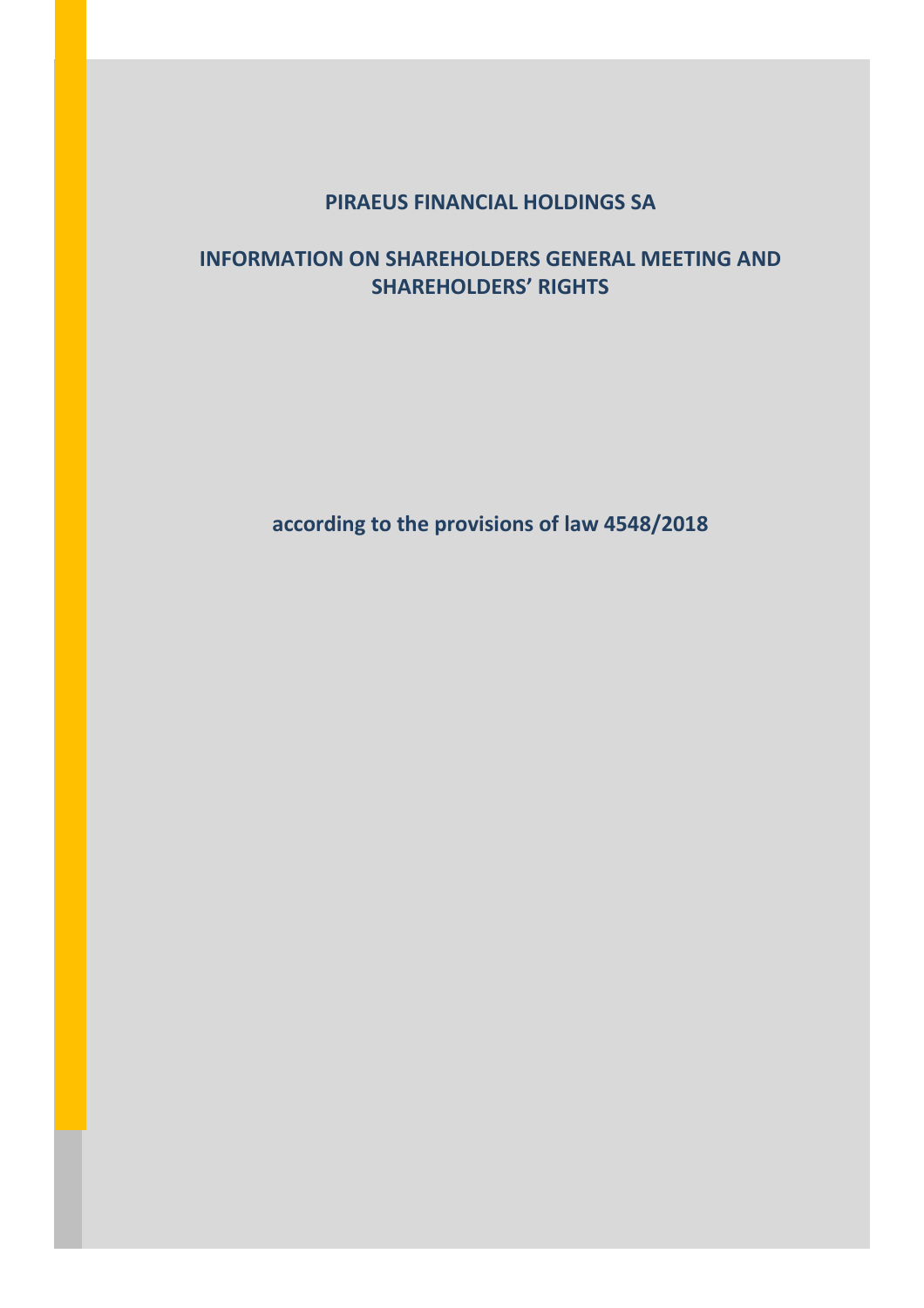Regarding the shareholders of the société anonyme under the name "PIRAEUS FINANCIAL HOLDINGS SA", as well as the convocation and meeting of shareholder's general meeting, according to the provisions of law 4548/2018 "Reform of the law of sociétés anonymes", in force the following are applicable:

#### **1. Shareholders' general meeting**

#### **1.1 Shareholder**

The Shareholders exercise their rights through their participation at the general meeting. General meeting resolutions, adopted as prescribed by law, are also binding on absent or dissenting shareholders. The shareholder status is verified through the direct electronic linkup of the Company with the records of the Dematerialized Securities System ("DSS").

#### **1.2 Categories of general meetings**

The general meeting mandatorily convenes at the Company's seat or in another municipality within the county of the seat or another neighbouring municipality or in the municipality of the Athens Stock Exchange seat, at least once every financial year and within the time limit laid down by the provisions of the Law, as in force.

The Board of Directors may also call extraordinary sessions of the general meeting of shareholders, whenever so deemed advisable or necessary.

Moreover, the general meeting of shareholders is called, by requisition of minority shareholders pursuant to paragraph 1 of article 141 of law 4548/2018.

The Auditor of the Company as well has the right to request the convocation of the general meeting by applying to the Chairman of the Board of Directors.

#### **1.3 Competences of the general meeting**

Sole the general meeting, according to article 117 of law 4548/2018, has authority to decide on:

a) Amendments to Company' s articles of association, with share capital increases and reductions being understood as amendments thereto for the purposes hereof;

b) Election of members of the Board of Directors and Auditors;

c) Approval of the overall management activities according to article 108 of Law 4548/2018 and discharge of Auditors;

d) Approval of the annual and any consolidated financial statements;

e) Distribution of the annual profits;

f) Approval of remuneration paid and preliminary approval for remuneration, under article 109 of law 4548/2018;

g) Approval of the remuneration policy and the remuneration report;

h) Merger, split, conversion, revival, term extension or dissolution of the Company, according to law 4548/2018 and law 4601/2019, in force;

i) Appointment of liquidators,

It is noted that not coming under the provisions of the preceding paragraph are the following: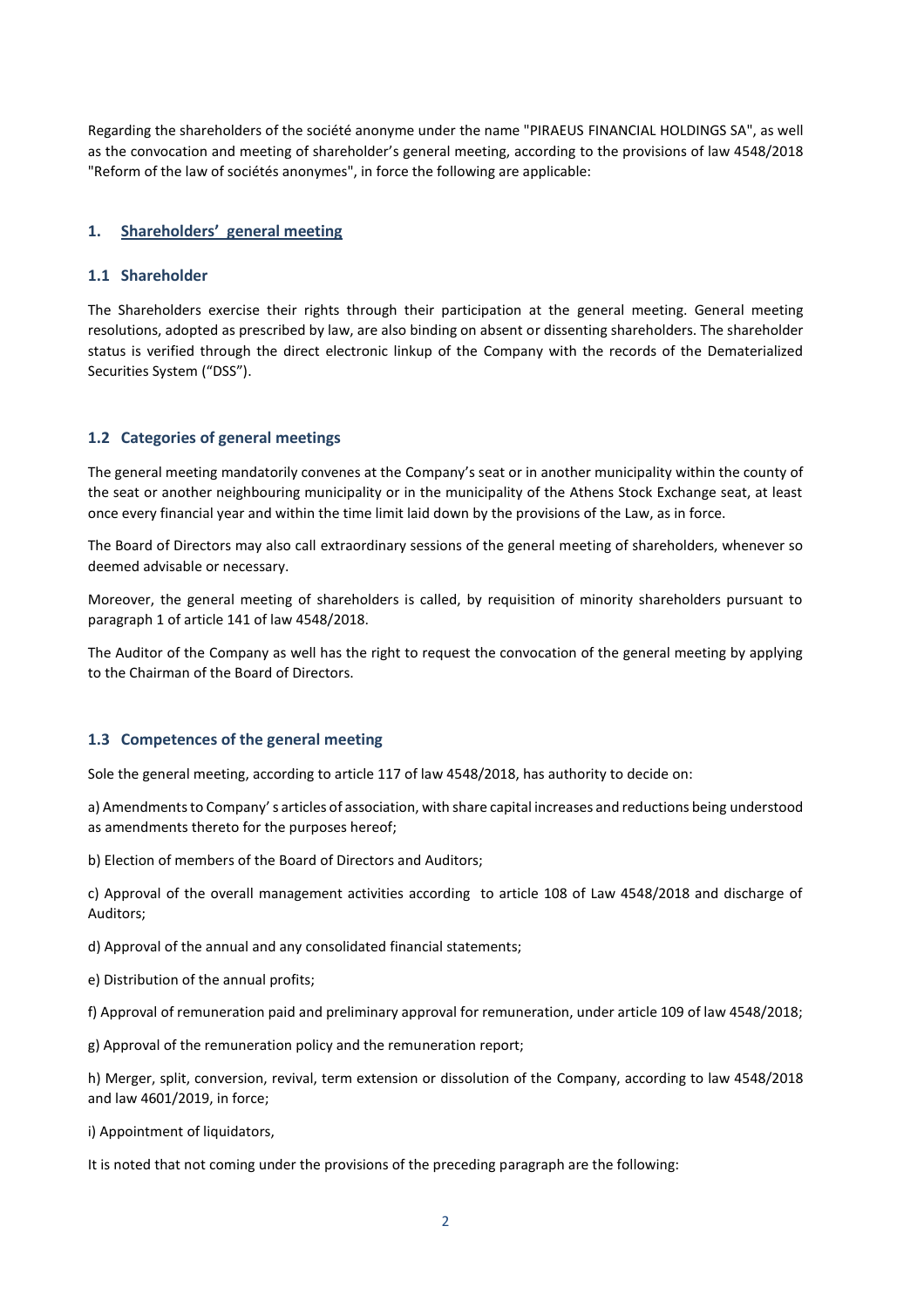a) Share capital increases or share capital readjustment acts explicitly vested in the Board of Directors under the law, increases imposed under the provisions of other legislation;

b) The amendment or harmonization of provisions in the articles of association by the Board of Directors when so explicitly provided by law;

c) The election of directors in the place of directors who resigned, died or forfeited their office in any other manner, in accordance with the article 82 of law 4548/2018;

d) The option to distribute interim dividends pursuant to paragraphs 1 and 2 of art. 162 of Law 4548/2018;

e) The option to distribute (under para. 3 of art. 162 of law 4548/2018) profits or voluntary reserves within the current business year under a BoD resolution which is submitted to the publication formalities.

#### **1.4 Invitation of general meeting**

- The invitation of the general meeting contains as a minimum the following information:

a) the building, with exact address details;

b) the date and time of the meeting;

c) the agenda items, clearly defined;

d) the shareholders entitled to participate;

e) precise instructions on the manner in which shareholders shall be able to participate at the meeting and exercise their rights in person or by proxy or even remotely;

f) the rights of shareholders under paragraphs 2,3,6,7 of article 8 and paragraph 4 of article 8, with reference of the time period within which any such right may be exercised or, alternatively, the deadline by which such rights may be exercised. It is noted that more detailed information on the above minority rights are available on the chapter 2 of the present document;

g) the procedure for the exercise of the voting right by proxy and in particular the forms used by the Company for this purpose as well as the means and methods provided under paragraph article 125 & 126 of law 4548/2018 in force in order for the Company to receive electronic notices for the appointment and recall of proxies;

h) the procedure for the exercise of the voting right by correspondence or by electronic means, if applicable pursuant to the provisions of law 4548/2018 in force;

i) the determination of the date of record, as provided for in paragraph 6 of article 124 of law 4548/2018;

j) the place where the complete text of the documents and draft resolutions, provided for in paragraph 4 of article 123 of law 4548/2018, shall be available as well as the manner that these may be obtained, and

k) the Company's website address, where the information under paragraphs 3 & 4 of article 123 of law 4548/2018, shall be available.

- Except in the case of reiterative general meeting sessions, the notice to the general meeting shall be published twenty (20) clear days minimum prior to the date appointed for its session:

a) by means of its entry in the Company Record in the General Commercial Register (business registry), as well as

b) at the Company' s website,

and shall also be communicated within the said time period in a manner ensuring fast and non-discriminatory access to it, by means of media which are reasonably reliably as shall be judged by the Board of Directors, for the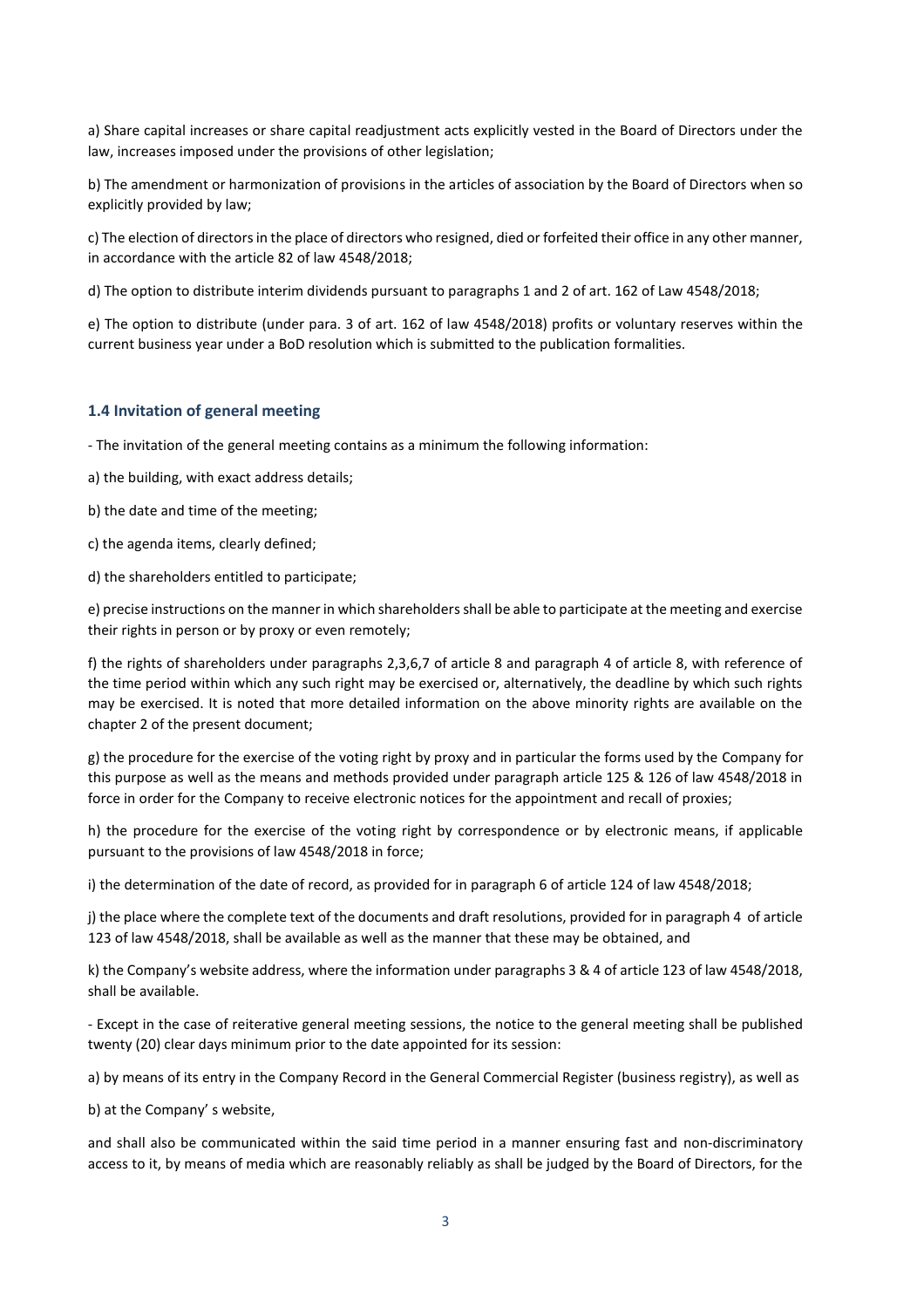effective dissemination of the relevant information to investors, such as in particular printed and electronic media of national and pan-European reach

-Notwithstanding the above notice publication modalities, every shareholder has the right to receive, upon request, personal notification by e-mail about impending general meeting sessions ten (10) days minimum prior to the appointed day for the general meeting session.

#### **1.5 Participation at the general meeting**

Shareholders having the right to participate and vote in the general meeting (and the iterative) are those registered at the opening of the fifth day prior to the date of the general meeting (Record Date), in the electronic registry of the Dematerialized Securities System ("DSS"), managed by "Hellenic Central Securities Depository" (HCSD) and kept by Hellenic Exchanges S.A. ("HELEX"). The said date of record is also applicable in the case of an adjourned or iterative session, provided such adjourned or iterative session is not more than thirty (30) days from the date of record. If this is not the case, or if in the case of a iterative general meeting a new notice is published, persons having shareholder status as at the start of the third day prior to the day of the adjourned or reiterative general meeting session may participate at the general meeting.

Shareholder status is evidenced by any means provided by law and in all cases by means of information in this respect obtained by the Company from the central securities depository, if providing registry services, or through the registered intermediaries who are members of the central securities depository in all other cases.

The Board of Directors may resolve, in accordance with the articles of association, that the general meeting will not convene at any place but will convene in full with the participation of the shareholders remotely by electronic means in accordance with the terms and conditions of the Law, as in force.

The Board of Directors may resolved, in accordance with the articles of association, that any shareholder may participate in voting on items on the agenda of the general meeting at a distance by e-mail or by electronic means, the vote held before the meeting in accordance with the provisions and under the conditions of the law, as in force.

At the general meeting the members of the Board of Directors and the auditors of the Company are also entitled to attend. Under the responsibility of the Chairman of the general meeting the presence of other persons not having shareholder status or shareholders' representatives may be allowed by the latter. The presence of the abovementioned persons in the General meeting may also be effected by electronic means, in accordance with law in force.

In the event of a general meeting, in accordance with law in force, the shareholders and other interested parties are specifically informed of the process through the invitation of the general meeting.

Shareholders may participate at the general meeting in person or by proxy. A shareholder may appoint a proxy for a single or multiple general meeting sessions and for a specified time period. The proxy votes in accordance with the shareholder's instructions, if any. Any failure by the proxy to vote as directed shall not affect the validity of the general meeting resolutions even when the proxy's vote was instrumental in achieving majority.

A shareholder may appoint up to three (3) proxies; however, when a shareholder owns shares in the Company, which are shown in more than one securities account, this limitation does not preclude the shareholder from appointing different proxies for the shares shown in each account in respect of a specific general meeting session. The appointment of proxy may be freely revoked.

The appointment and recall or substitution of a proxy or representative shall be made in writing or by e-mail message or other electronic means and shall be submitted to the Company forty eight (48) hours minimum prior to the date appointed for the general meeting.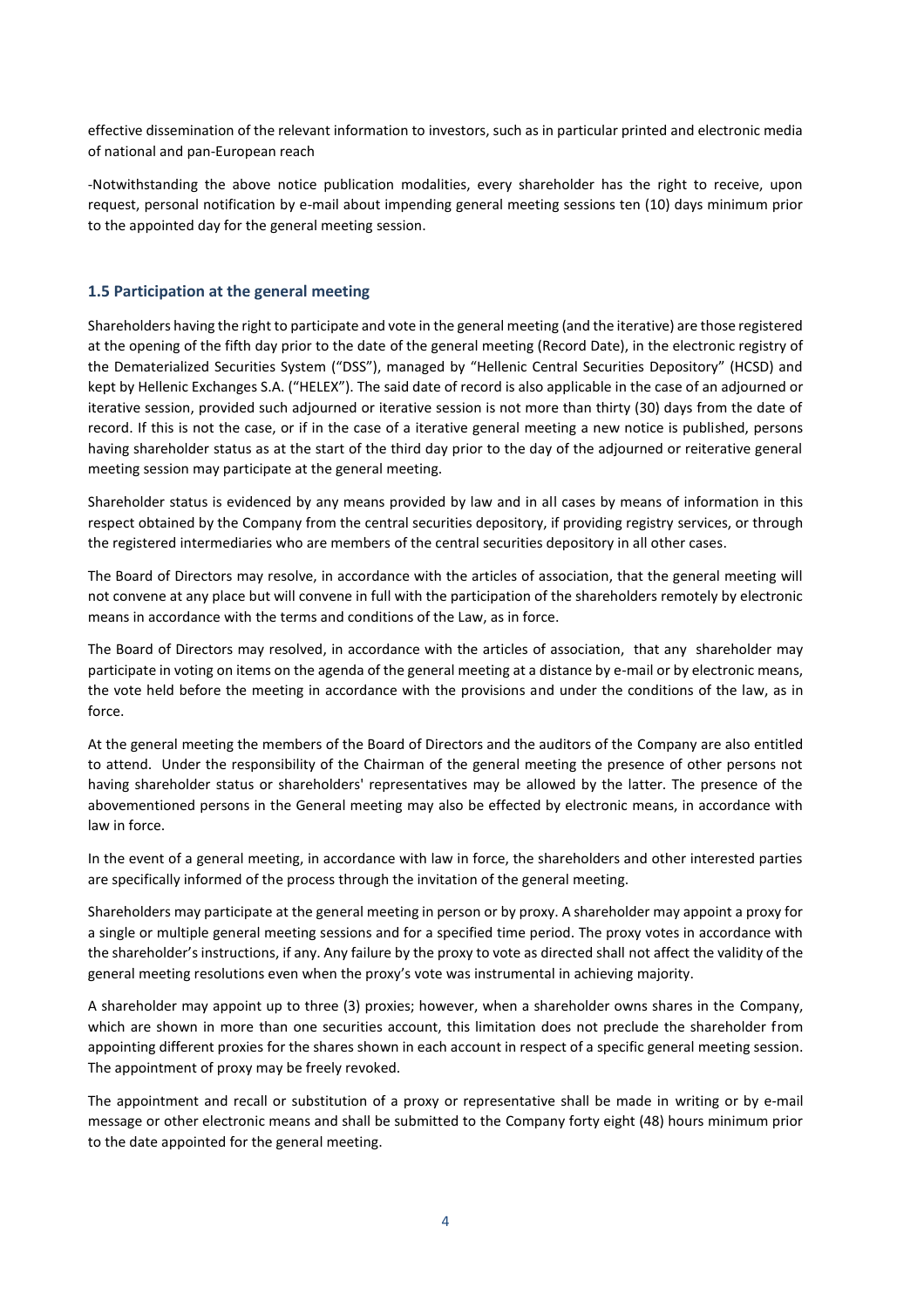A shareholder's proxy is required to disclose to the Company, prior to the commencement of the general meeting, any specific fact which may be of use to shareholders in order for them to assess a possible risk that the proxy might serve interests other than the shareholder's interests.

A conflict of interest, according to law, may exist particularly when the proxy:

a) is a shareholder exercising control over the company or another legal person or entity controlled by such shareholder;

b) is a member of the Board of Directors or of the management of the company in general or of a shareholder exercising control over the company, or other legal person or entity controlled by a shareholder exercising control over the company;

c) is an employee or auditor of the company or of a shareholder exercising control over the company or another legal person or entity controlled by a shareholder exercising control over the company;

d) is a spouse or relative within the first degree of one of the individuals referred to under items (a) to (c) above.

# **1.6 Ordinary quorum and majority at the general meeting**

The general meeting is in quorum and may validly transact the business contained in the agenda when at least one fifth (1/5) of the paid-in share capital is represented thereat.

If no such quorum is obtained, the general meeting shall be held anew within twenty (20) days as of the date of the adjourned meeting, upon notice of at least ten (10) clear days in advance; such reiterative session shall be in quorum and may validly transact the business contained in the original agenda whatever the part of the paid-in share capital represented thereat; a new notice is not required, if the original notice specified the place and time for repeat sessions in case no quorum is present at the original General Meeting session, provided the adjourned and the reiterative sessions are a minimum of five (5) clear days apart.

Subject to the paragraph 1.7 of the present document, general meeting resolutions are passed by absolute majority of the votes represented thereat.

### **1.7. Qualified quorum and majority at the general meeting**

Exceptionally, the general meeting is in quorum and may validly transact the business contained in the agenda when shareholders representing one half (1/2) of the paid-in share capital are present or represented thereat, in the case of resolutions concerning a change of the nationality of the Company, a change of the business object of the Company, increase of shareholders' obligations, ordinary increase of share capital unless imposed under the law or effected by means of capitalization of reserves, share capital reduction except when it is in accordance with para. 5 of article 21 of law 4548/2018 or para. 6 of article 49 of law 4548/2018, a change in the manner of appropriation of profits, merger, split, conversion, revival, term extension or dissolution of the Company, the granting or renewal of power to the Board of Directors for share capital increase, pursuant to para. 1 of art. 24 of law 4548/2018, as well as in all other cases in which the law specifies that the general meeting shall adopt resolutions under a qualified quorum and majority.

If the quorum specified in the preceding paragraph is not obtained, the general meeting shall be held anew within twenty (20) days as of the date of the adjourned meeting and upon a prior notice of at least ten (10) clear days in advance; such reiterative session shall be in quorum and may validly transact the business contained in the original agenda when shareholders representing at least one fifth (1/5) of the paid-in share capital are present or represented thereat. A new notice is not required, if the original notice specified the place and time for repeat sessions, provided the adjourned and each reiterative meeting are at least five (5) days apart.

Resolutions under the paragraph 1.7 are passed by a majority of two thirds (2/3) of the votes represented at the general meeting.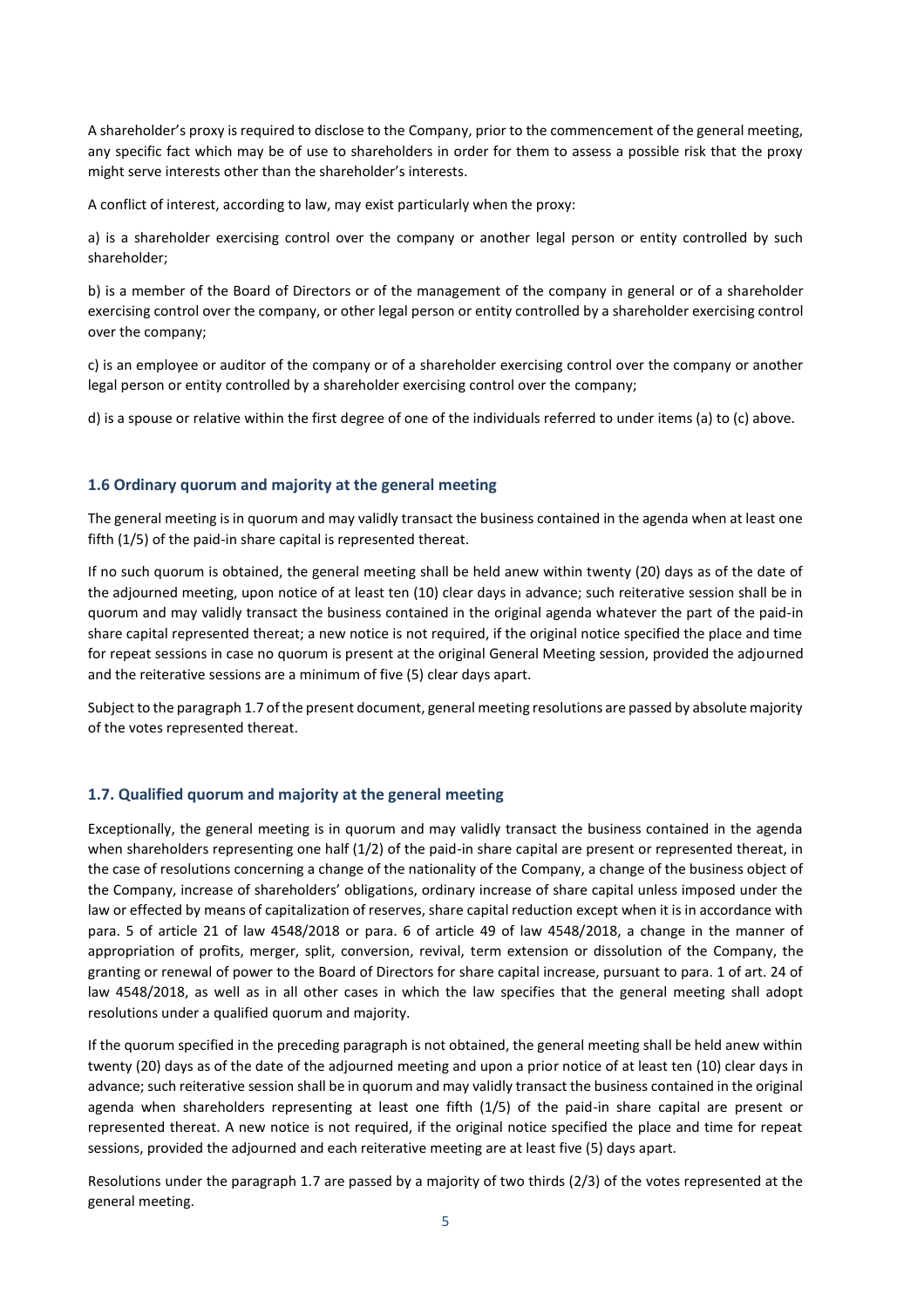# **1.8 General meeting Agenda-Minutes**

General meeting deliberations and resolutions are confined to the items included in the agenda.

The vote result is announced by the general meeting chairman as soon as it is established.

The vote results are posted on the Company website, within five (5) days maximum as of the general meeting date, indicating as a minimum for each resolution the number of shares for which valid votes were cast, the percentage of share capital such votes represent, the total number of valid votes as well as the number of votes cast in favor and against each resolution and the number of votes abstained.

A summary of the general meeting deliberations and resolutions is recorded in the minutes book, signed by the general meeting chairman and secretary. A list of the shareholders who attended or were represented at the general meeting is also recorded in the said book.

Copies and extracts of the minutes are certified by the chairman of the Board of Directors, his deputy or another BoD member appointed under a BoD resolution, and are submitted to the competent General Commercial Register (GEMI) unit within twenty (20) days as from the general meeting session.

At the request of a shareholder the chairman of the general meeting is required to record in the minutes a summary of such shareholder's opinion; the general meeting chairman has the right to refuse to record such opinion if relating to matters clearly outside the scope of the agenda or if its content manifestly contravenes morality or the law.

# **2. Minority Rights**

# **2.1 Rights of shareholders representing at least one-twentieth (1/20) of the paid-in share capital of the Company**

According to law 4548/2018, following a request from shareholders representing at least one-twentieth (1/20) of the paid-in share capital of the Company:

a) The Board of Directors is obliged to call an extraordinary general meeting session and set a date for it not being more than forty five (45) days from the date such requisition was submitted to the chairman of the Board of Directors. The requisition must specify the matters to be placed on the agenda;

b) The Board of Directors is obliged to include additional items in the agenda of the general meeting, already convened, if the relevant requisition reaches the Board of Directors fifteen (15) days minimum prior to the general meeting session. Such additional items must be published or communicated on the responsibility of the Board of Directors, pursuant to article 11, at least seven (7) days prior to the general meeting session. The requisition for the inclusion of additional items in the agenda is accompanied by justification or by a draft resolution for approval by the general meeting and the revised agenda is published the same way as the previous one thirteen (13) days prior to the day of the general meeting and at the same time it is made available to shareholders on the Company website together with the justification or the draft resolution submitted by the shareholders pursuant to the provisions of paragraph 4 of article 123 of law 4548/2018;

c) The above shareholders have the right to submit draft resolutions on items included in the original or any revised agenda of the general meeting; the relevant requisition must reach the Board of Directors seven (7) days minimum prior to the date of the general meeting session, and the draft resolutions are made available to shareholders pursuant to the provisions of paragraph 3 of article 123 of law 4548/2018;

In the cases under a, b and c above, the Board of Directors is not required to include items in the agenda or to cause the publication or communication of same along with the justification and/or draft resolutions submitted by the shareholders, if the content thereof is in obvious contravention of the law or good morals.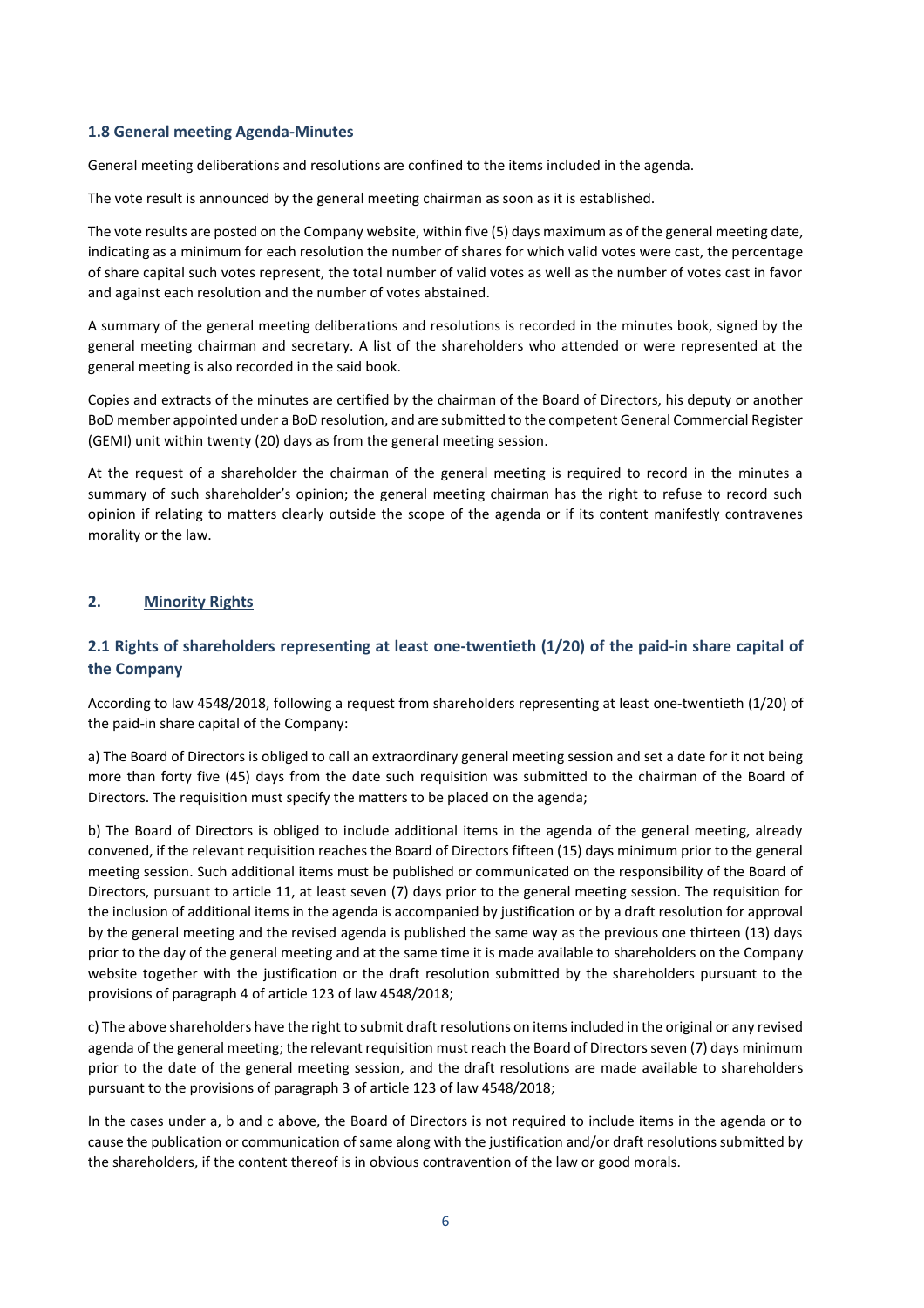d) The Chairman of the general meeting is obliged to adjourn, but only once, the adoption of resolutions on all or some of the agenda items by the general meeting and fix a new session for deciding on such resolutions, on the date mentioned in the shareholders' requisition which may not, however, be later than twenty (20) days from the day of such adjournment. Such adjourned general meeting is a continuation of the previous one and the notice publication formalities need not be observed anew; this meeting may also be attended by new shareholders, subject to adherence to the relevant formalities for attendance, without prejudice to paragraph 6 of article 124 of law 4548/2018;

e) The Board of Directors is obliged to inform the Ordinary General Meeting of the amounts which were paid during the last two-year period by the Company to each member of the Board of Directors or to the managers of the Company as well as of any benefit provided by the Company to the above persons for any reason or contract existing between the Company and such persons. The Board of Directors may refuse to supply the requested information for sufficient and material reasons which shall be entered in the minutes. In the cases of this paragraph, the Board of Directors may provide a single response to shareholders' requests of the same content.

f) The above shareholders have the right to demand an open vote at the general meeting on any agenda item or items;

g) The above shareholders have the right to request extraordinary judicial review by applying to the court, hearing the case in accordance with the ex parte jurisdiction procedure, if there is suspicion of any action which is contrary to the provisions of law or the articles of association of the Company or to resolutions adopted by the general meeting; in all cases, the petition for such review must be filed within three (3) years as of the date of approval of the financial statements of the business year within which the said acts were committed;

h) The above shareholders have the right to submit in writing to the Board of Directors a requisition about the exercise of Company claims pursuant to article 103 of law 4548/2018. The applicants will be required to prove that they had shareholder status six (6) months prior to the submission of the said requisition. In their requisition, the requesting shareholders set a reasonable time period within which the Board of Directors is required to assess the content of the requisition and determine whether the Company shall institute an action for the claims set out in the said requisition. The time period set may not be less than one (1) month as of the time the requisition was submitted to the Board of Directors;

i) The above shareholders, when forming part of a minority of at least one tenth (1/10) of the share capital of the Company that opposed the adoption of the relevant resolution by the general meeting, have the right to apply to the competent court within two (2) months as of the general meeting approval, requesting a decrease of emolument or benefit paid or decided to be paid to a specific member of the Board of Directors, with the exception of emolument to BoD members for services rendered to the Company under a special relationship (such as, as an indication, under an employment, services or agency contract), when under the existing circumstances it is considered exorbitant as per sound judgment, having in particular regard to the powers and responsibilities of the director concerned, the efforts such director has undertaken, the level of the remuneration paid to directors in other similar companies as well as the position, performance and outlook of the Company.

# **2.2. Right of shareholders representing at least at least one tenth (1/10) of the paid-in share capital of the Company**

According to law 4548/2018, shareholders representing at least one tenth (1/10) of the paid-in share capital may, by submitting a requisition to the Company five (5) clear days minimum prior to the general meeting session, demand that the Board of Directors provide to the general meeting information with regard to the progress of the corporate affairs and the status of the corporate property. The Board of Directors may refuse to provide such information, for sufficient and material reasons which shall be entered in the minutes. Such a reason may be, under the circumstances, the fact that the requesting shareholders are represented in the Board of Directors, pursuant to articles 79 or 80 of law 4548/2018, provided the respective members of the Board of Directors have received the information requested in a sufficient manner.